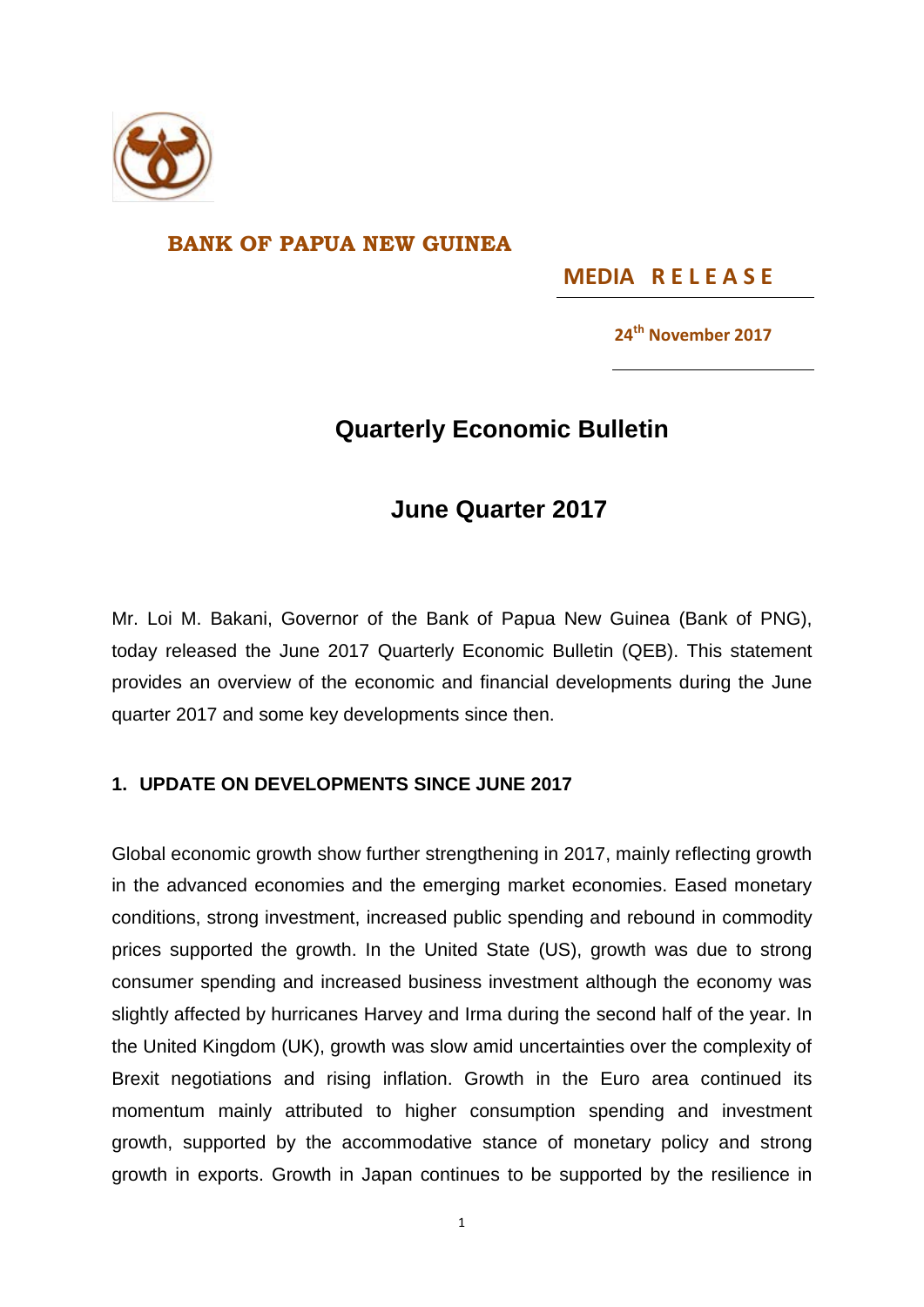global growth and improvement in domestic demand. In the major emerging market economies, growth was supported by a rebound in commodity prices and substantial investments on public infrastructure especially in China. Lower growth in India reflected the effects of demonetisation and the implementation of the Goods and Services Tax (GST), whilst Russia showed signs of rebounding growth reflecting a pick-up in oil exports and lower interest rates. Based on these developments, the International Monetary Fund (IMF) in its October 2017 World Economic Outlook raised its global growth forecast to 3.6 percent from its earlier forecast of 3.2 percent.

Governor Bakani notes that despite the concerns of high global liquidity, global inflation remained low. In Papua New Guinea (PNG), the pass-through of foreign inflation to domestic prices has been low for quite some time now as indicated by the low underlying inflation. This was also supported by the general stability of the kina exchange rate. Over the four consecutive quarters to June 2017, annual headline inflation trended downward to 5.8 percent. This trend continued to September 2017 with annual inflation at 5.1 percent. The Governor reiterates that headline inflation in PNG was mainly driven by the domestic seasonal prices for items such as fruits, vegetables and betelnut. Prices for these seasonal items are volatile due to weather conditions and supply issues. With the kina exchange rate depreciating since September 2017, inflation may increase as domestic companies pass on the cost of imported goods to domestic prices. The Bank will continue to monitor this development and its impact on domestic prices.

During the September quarter of 2017, the average daily kina exchange rate depreciated against all major currencies, except the yen. It depreciated against the euro by 6.6 percent to €0.2674, the Australian dollar by 5.1 percent to A\$0.3968, the pound sterling by 2.0 percent to £0.2421, and the US dollar by 0.2 percent to US\$0.3139. Against the yen, it appreciated by 2.4 percent to ¥35.7993. These currency movements resulted in the Trade Weighted Index (TWI) depreciating by 2.85 percent to 29.99 in the September quarter of 2017. As at 22<sup>nd</sup> November, the kina exchange rate against the US dollar was \$0.3115 per kina, the Australian dollar was A\$0.4119 per kina, the pound sterling was £0.2350 per kina, the yen at ¥34.9500 per kina, and the euro at €0.2653 per kina.

2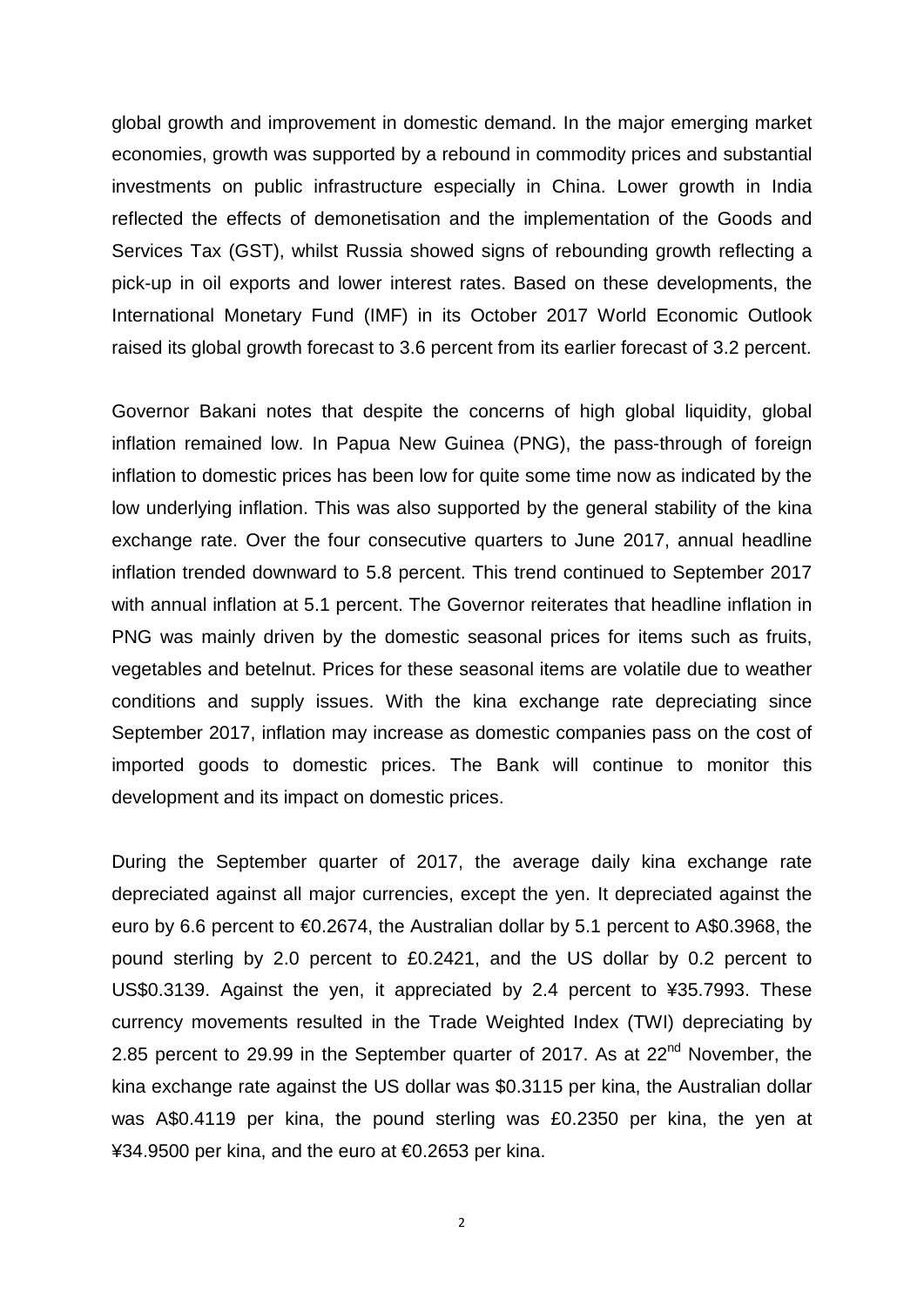The Governor stated that prices of some of PNG's export commodities, particularly for energy, metals and minerals have increased since June 2017. He noted the following prices increase in the September quarter: crude oil by 11.0 percent to US\$53.0 per barrel, nickel by 18.1 percent to US\$11,216.0 per metric tonnes, copper by 9.8 percent to US\$6,577.00 per metric tonnes, gold by 6.2 percent to US\$1,314.0 per ounce and Liquefied Natural Gas (LNG) by 0.72 percent to US\$8.35 per mmbtu.

Given the low revenue in 2017, the Government announced a Supplementary Budget in September 2017, with downward revisions in expenditure of K494.3 million and revenue of K494.1 million. The budget deficit was maintained at K1,876.2 million as projected in the original 2017 Budget. Among other initiatives proposed in the Government's 100 Day 25 Point Plan, the Central Bank implemented an intervention of US\$100 million to support the domestic foreign exchange market to meet some of the outstanding import orders. The level of foreign exchange reserves is currently at K5,318.1(US\$1,683.2) million.

#### **2. OVERVIEW OF THE DEVELOPMENTS IN THE JUNE QUARTER OF 2017**

Economic indicators available to the Bank show that domestic economic activity continued at a slow pace during the second quarter of 2017. The decline in private sector employment in the June quarter, drop in international commodity prices and a significant fall in imports were indicative of this slow growth. While global economic growth maintained its momentum in the second quarter of 2017, international prices of most PNG's export commodities declined in the June quarter, compared to the previous quarter. Production of most commodities increased however, this was not sufficient to offset the decline in prices and resulted in low export receipts. This, combined with large holdings of export earnings offshore by mineral companies, led to a deficit in the balance of payments. During the quarter, the kina exchange rate depreciated against all major currencies, except the Australian dollar. As a result, the TWI fell by 0.9 percent to 30.87. With the fall in prices of seasonal produce, the inflation rate dropped further to 5.8 percent in the June quarter, while underlying inflation remained relatively low around 2.0 percent. Given these developments, the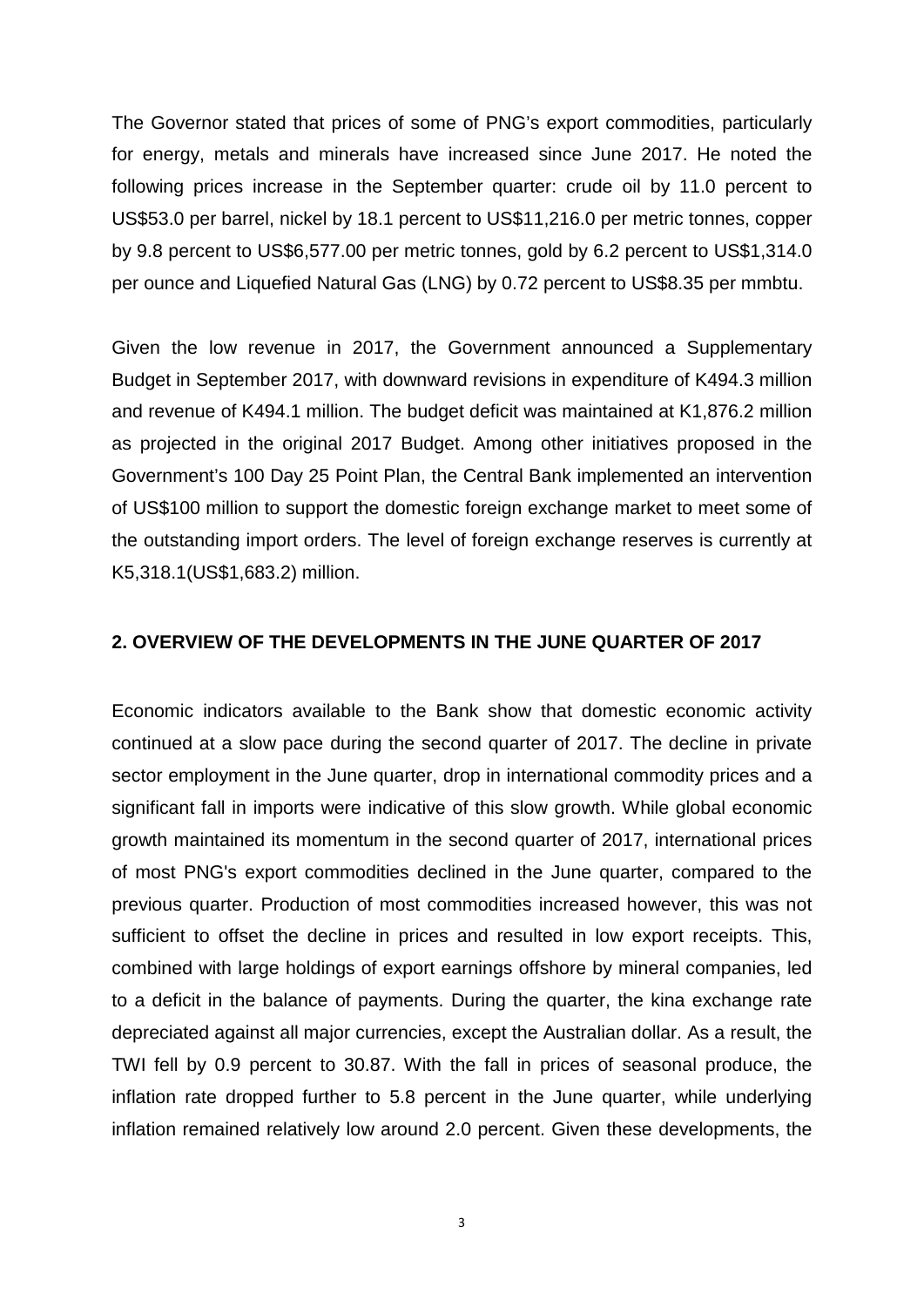Central Bank maintained its neutral monetary policy stance by keeping the monthly Kina Facility Rate (KFR) at 6.25 percent over the June quarter of 2017.

Data from the Bank's Business Liaison Survey (BLS) show that the total nominal value of sales in the private sector declined by 4.2 percent in the March quarter of 2017, compared to an increase of 13.0 percent in the December quarter of 2016. Excluding the mineral sector, sales fell by 0.2 percent, following an increase of 9.2 percent in the previous quarter. By sector, sales declined in the construction, agriculture/forestry/fishing, retail, mineral, transportation, manufacturing and the financial/business and other services sectors, while it increased in the wholesale sector. By region, sales declined in all regions except the Momase (excluding Morobe) region. Over the year to March 2017, sales increased by 30.7 percent, compared to a decline of 11.1 percent in the corresponding quarter of 2016. Excluding the mineral sector, it increased by 34.9 percent in the quarter, compared to a decline of 5.5 percent in the March quarter of 2016.

The Bank's Employment Index shows that the level of employment in the formal private sector declined by 1.1 percent in the June quarter of 2017, compared to an increase of 1.1 percent in the March quarter of 2017. Excluding the mineral sector, the level of employment fell by 1.4 percent in the quarter. By sector, employment decreased in the construction, agriculture/forestry/fishing, retail and manufacturing sectors, which more than offset increases in the transportation, wholesale, financial/business and other services and mineral sectors. By region, the employment level declined in the Islands, National Capital District (NCD) and Morobe regions, while it increased in the Momase, Highlands and Southern regions. Over the year to June 2017, the total level of employment fell by 3.1 percent, compared to a decline of 4.0 percent over the corresponding period of 2016. Excluding the mineral sector, it declined by 4.0 percent, compared a decline of 4.5 percent in the corresponding period of 2016.

Quarterly headline inflation, as measured by the Consumer Price Index (CPI), increased by 1.2 percent in the June quarter of 2017, compared to an increase of 1.1 percent in the March quarter. All expenditure groups recorded price increases except for the 'Recreation' expenditure group. The 'Education' and 'Communication'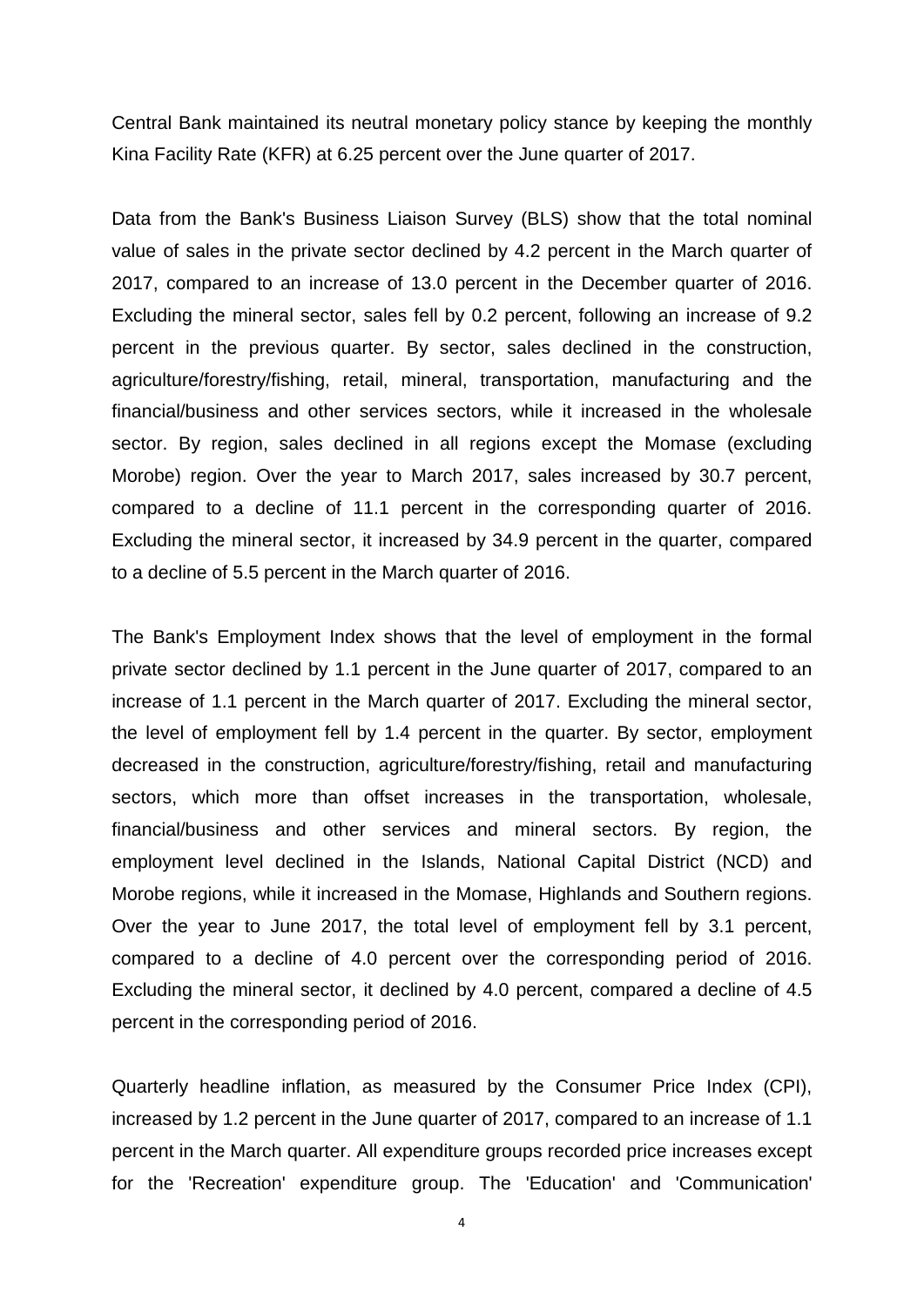expenditure groups recorded no price changes. By urban centre, prices increased in all the surveyed centres. Annual headline inflation was 5.8 percent in the June quarter of 2017, compared to 6.0 percent in the March quarter of 2017.

In the June quarter of 2017, the US dollar depreciated against the yen by 9.8 percent and the euro and pound sterling by 2.2 percent respectively, while it appreciated against the Australian dollar by 1.9 percent. Most commodity currencies remained sluggish against the US dollar, while the yen and euro appreciated due to improved economic conditions. During the June quarter of 2017, the average daily kina exchange rate depreciated against all major currencies, except the Australian dollar. It depreciated against the euro by 2.8 percent to  $\bigoplus$  2.2862, the sterling by 2.7 percent to £0.2471, the yen by 2.4 percent to ¥34.9529 and the US dollar by 0.1 percent to US\$0.3145. It appreciated against the Australian dollar by 0.8 percent to A\$0.4191. These currency movements resulted in the TWI depreciating by 0.9 percent to 30.87 in the June quarter of 2017.

The weighted average kina price of PNG's exports, excluding LNG, declined by 2.2 percent in the June quarter of 2017, compared to the corresponding quarter of 2016. There was a decline of 6.6 percent in the weighted average price of mineral exports, reflecting lower kina price for gold. For agricultural, logs and marine product exports, the weighted average kina price increased by 24.4 percent due to higher prices of all agricultural commodities, except for cocoa. Excluding log exports, the weighted average kina price of agricultural and marine product exports increased by 44.3 percent in the quarter, from the corresponding quarter of 2016. The increase in kina export prices reflected improved international prices for most of PNG's export commodities, combined with the price effect of the depreciation of the kina against the US dollar.

The balance of payments recorded an overall surplus of K141 million for the first six months of 2017, compared to a deficit of K73 million in the corresponding period of 2016. A surplus in the current account more than offset a deficit in the capital and financial account.

5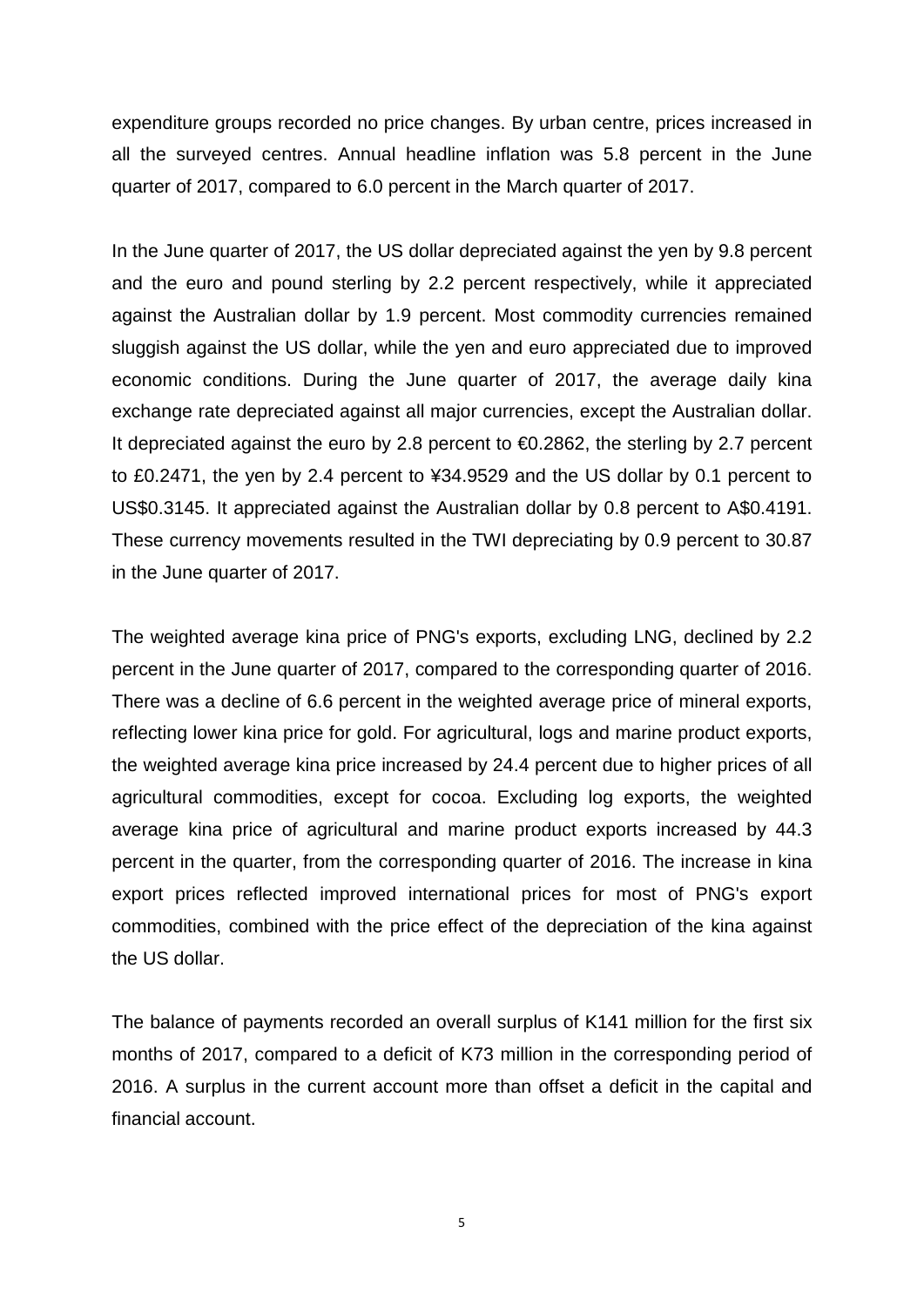The current account recorded a surplus of K9,545.0 million in the first six months of 2017, compared to a surplus of K7,256.0 million in the corresponding period of 2016. The surplus in the current account was due to a higher trade surplus and net transfer receipts, combined with lower net service and income payments.

The capital and financial account recorded a deficit of K9,425.0 million in the first six months of 2017, compared to K7333 million in the corresponding period of 2016. This outcome was attributed to outflows in portfolio and other investments reflecting investments in short-term money market and a build-up in offshore foreign currency account balances of mineral companies, mainly the PNG LNG project.

The level of gross foreign exchange reserves at the end of June 2017 was K5,398.4 (US\$1,697.8) million, sufficient for 6.2 months of total and 9.9 months of non-mineral import covers.

Annual headline inflation continued on a downward trend to 5.8 percent in the June quarter of 2017. The Central Bank also considered the relatively stable outcomes in other key macroeconomic indicators and therefore maintained its neutral stance of monetary policy by keeping the KFR at 6.25 percent during the June quarter of 2017. The dealing margin of the Repurchase Agreement (Repos) was maintained at 100 basis points on both sides of the KFR. The Bank utilised its Open Market Operation (OMO) instruments in the conduct of monetary policy to manage liquidity. There was a net Central Bank Bill (CBB) issuance of K197.5 million during the quarter. The Government also made a net issuance of K161.2 million in Treasury bills, and K190.8 million in Treasury bonds during the period. The Cash Reserve Requirement (CRR) for the commercial banks was maintained at 10.0 percent during the quarter.

The average level of broad money supply (M3\*) decreased marginally in the June quarter of 2017, compared to an increase of 1.9 percent in the March quarter. This outcome was mainly due to decreases in average net foreign assets (NFA), net claims on Central Government and credit to the private sector. The average net domestic claims outstanding, excluding net claims on the Central Government, decreased by 0.4 percent in the June quarter of 2017, compared to a decrease of 1.7 percent in the previous quarter.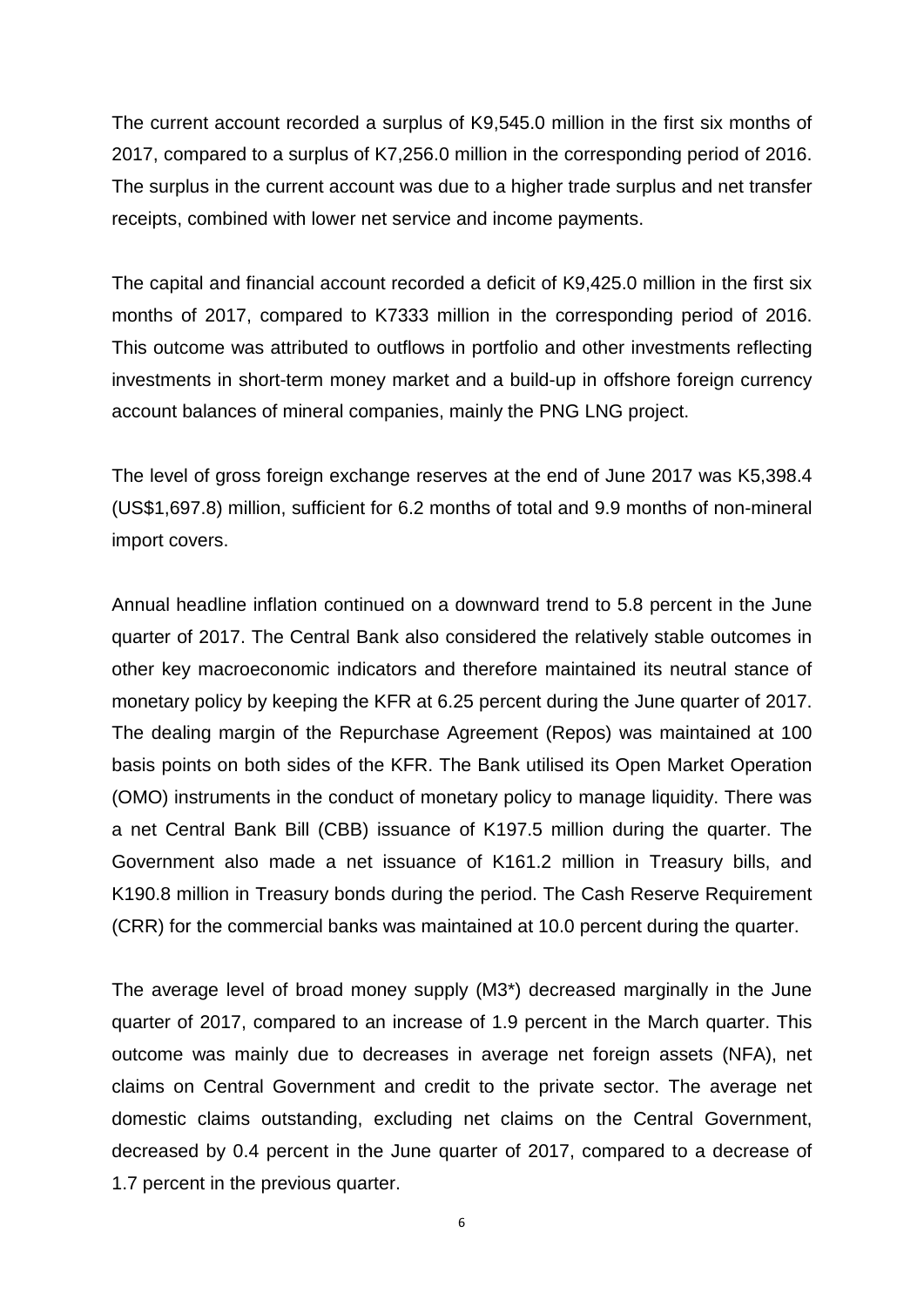The NFA of the financial corporations, comprising depository corporations (DCs) and other financial corporations (OFCs), decreased by 6.5 percent to K6,932.2 million in the June quarter of 2017, compared to an increase of 15.9 percent in the previous quarter. There were decreases in the NFA of both the Central Bank and ODCs. The decrease in NFA of the Central Bank reflected foreign exchange intervention and repayment of external debt whilst the decline for ODCs reflected lower foreign exchange inflows during the period.

In the June quarter of 2017, total domestic credit extended by financial corporations to the private sector, public non-financial corporations and Provincial and Local level Governments increased by K98.7 million to K16,408.8 million, compared to a decrease of K570.7 million in the previous quarter. This was influenced by increases of K65.8 million and K32.9 million in credit to the public non-financial corporations and private sector, respectively. The increase in credit to the public non-financial corporations was due to advances to State Owned Enterprises (SOEs), while the increase in private sector credit was mainly to the 'agriculture, forestry and fisheries', 'finance', 'building and construction' and 'household' sectors.

Preliminary estimates of the fiscal operations of the National Government over the six months to June 2017 show a deficit of K784.4 million, compared to the deficit of K704.3 million in the corresponding period of 2016. This represents 1.1 percent of nominal Gross Domestic Product (GDP).

Total revenue, including foreign grants, over the six months to June 2017 was K4,441.4 million, 8.8 percent higher than in the corresponding period of 2016. This represents 38.7 percent of the total budgeted revenue for 2017. The increase in revenue reflects higher tax receipts and foreign grants, which more than offset a decline in non-tax receipts.

Total expenditure over the six months to June 2017 was K5,225.8 million, 9.2 percent higher than in the corresponding period of 2016 and represents 39.1 percent of the 2017 budgeted expenditure. This outcome was driven by higher recurrent expenditure, which offset lower development expenditure.